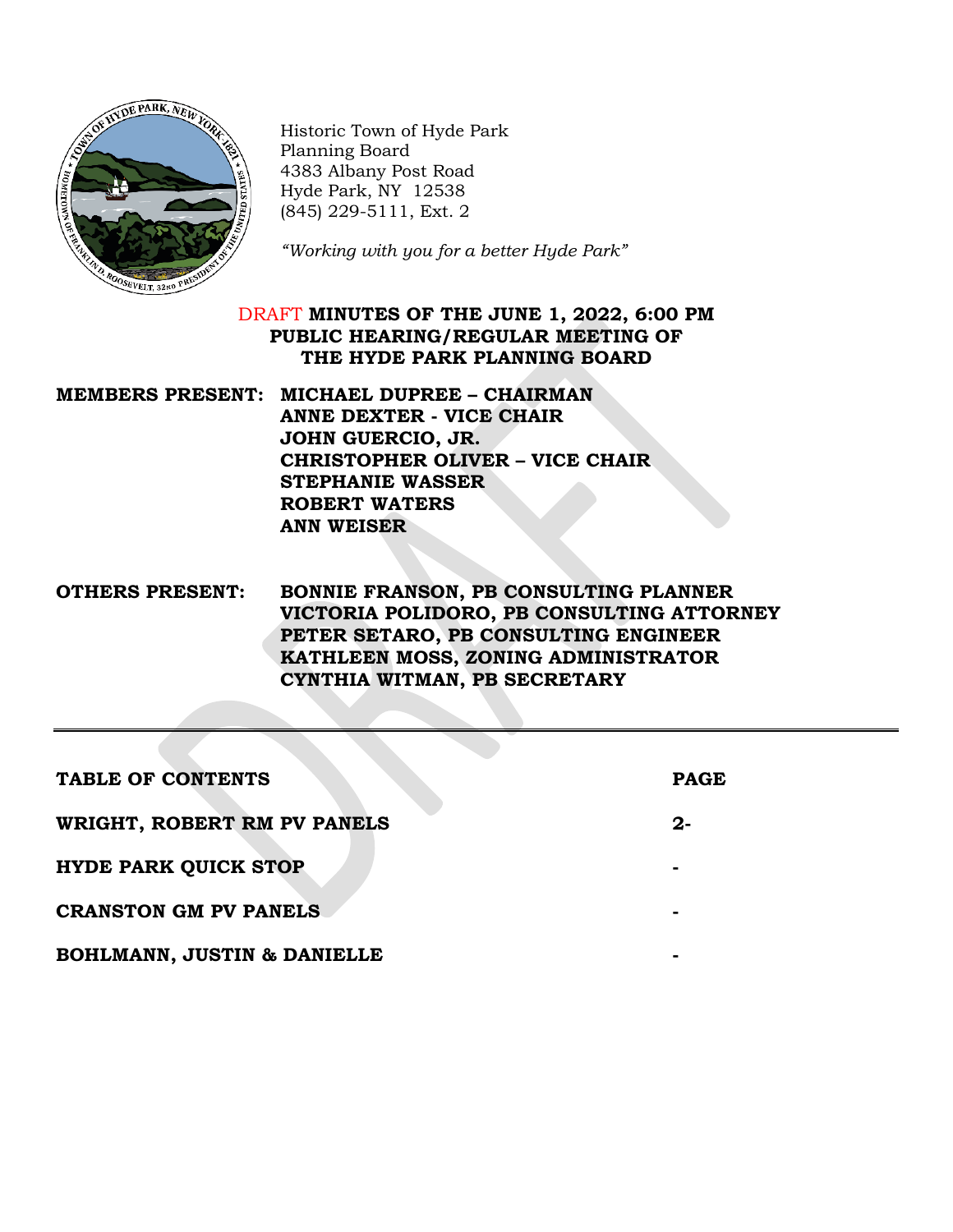**Chairman Dupree**: Welcome everyone to the June 1st meeting of the Hyde Park Planning Board. Thank you for joining us. Please take note of all the exits around the room in case of emergency or mishap. And now please join me as we salute the *Stars and Stripes.*

### **PLEDGE OF ALLEGIANCE**

### **NEW PUBLIC HEARING:**

#### **WRIGHT, ROBERT RM PV PANELS**

Site Plan Approval roof mounted Photovoltaic Panels (#2022-17) Location: 1 Boxwood Ct., Poughkeepsie, NY 12601 Grid #: 6264-57-605434

*In attendance: Neal Chervin, Sunrun Installation Services Robert Wright, Property Owner*

#### **MOTION: Vice-Chair Dexter SECOND: Vice-Chair Oliver**

**To open the public hearing for Wright, Robert-Roof Mounted Photovoltaic Panels site plan approval.**

| Aye Ms. Weiser               |
|------------------------------|
| Aye Mr. Waters               |
| Aye Ms. Wasser               |
| Aye Vice-Chair Oliver        |
| Aye Mr. Guercio              |
| <b>Aye</b> Vice-Chair Dexter |
| <b>Aye</b> Chairman Dupree   |
|                              |

**VOICE VOTE Aye-7 Absent-0 Nay- 0 Motion Carried**

*There was no public comment.*

### **MOTION: Vice-Chair Dexter SECOND: Ms. Weiser**

**To close the public hearing for Wright, Robert-Roof Mounted Photovoltaic Panels site plan approval.**

| Aye Ms. Weiser             |
|----------------------------|
| Aye Mr. Waters             |
| Aye Ms. Wasser             |
| Aye Vice-Chair Oliver      |
| Aye Mr. Guercio            |
| Aye Vice-Chair Dexter      |
| <b>Aye</b> Chairman Dupree |
|                            |

| <b>VOICE VOTE</b> | Aye-7 Absent-0 Nay-0 | <b>Motion Carried</b> |
|-------------------|----------------------|-----------------------|
|                   |                      |                       |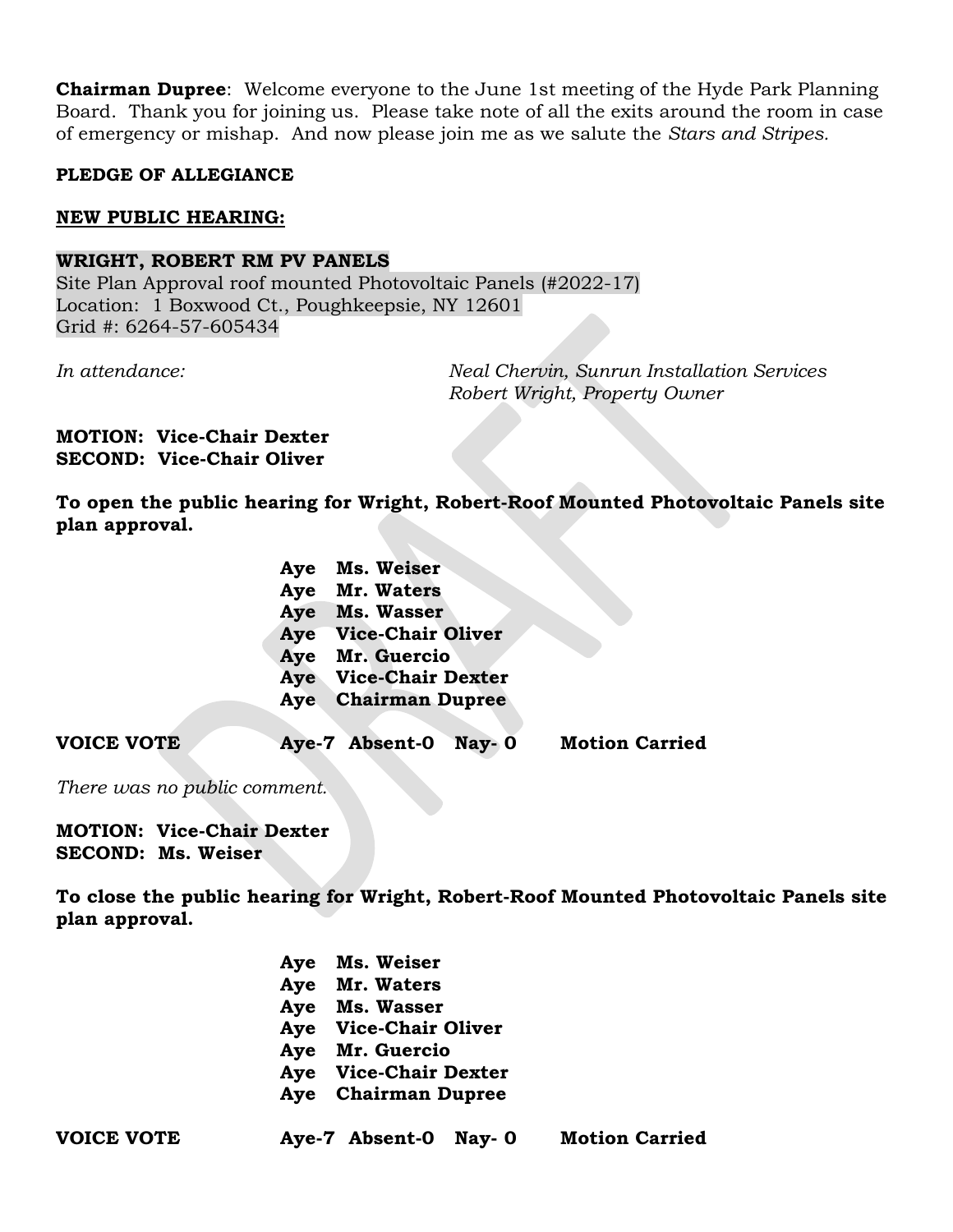### **Town of Hyde Park Planning Board 4383 Albany Post Road Hyde Park, NY 12538 (845) 229-5111 Ext. 2**

### **RESOLUTION GRANTING SITE PLAN APPROVAL Wright Roof-Mounted Solar Panels**

**Date: June 1, 2022 Moved By: Ms. Wasser** Resolution: #2022-17 **Seconded By: Mr. Waters** 

WHEREAS, the applicant, Robert Wright, has submitted an application for site plan approval for the installation of roof-mounted solar panels on a single-family townhouse located at 1 Boxwood Court, Hyde Park, tax no. 6264-57-605434 (the "Site"), in the Neighborhood Zoning District (the "Project"); and

WHEREAS, the Project is depicted on a site plan entitled "Site Plan," prepared by SunRun, dated September 14, 2021, Sheet Nos. PV-1.0, PV-2.0, PV-3.0, PV-4.0, and PV-5.0 (the "Site Plan Set"); and

WHEREAS, roof-mounted solar panels are permitted in all zoning districts, subject to a solar system building permit issued by the Town's Building Inspector and Zoning Administrator; and

WHEREAS, the Site is located in a development that was created under site plan and subdivision approval; and

WHEREAS, any new use or change within said development requires site plan amendment or approval by the Planning Board; and

WHEREAS, on June 1, 2022, the Planning Board determined that the Project is a Type II action under the State Environmental Quality Review Act and that a Draft Environmental Impact Statement would not be prepared; and

WHEREAS, a duly noticed public hearing for the Project was held on June 1, 2022, during which all those who wished to speak were heard.

**NOW THEREFORE BE IT RESOLVED, that the Planning Board hereby grants site plan approval to the Project as depicted on the Site Plan Set and authorizes the Chair or his authorized designee to sign the Site Plan Set after compliance with the following conditions:**

**1. Payment of all fees and escrow.**

- **Aye Chairman Dupree**
- **Aye Vice-Chair Dexter**
- **Aye Mr. Guercio**
- **Aye Vice-Chair Oliver**
- **Aye Ms. Wasser**
- **Aye Mr. Waters**
- **Aye Ms. Weiser**

**VOICE VOTE Aye-7 Absent-0 Nay-0 Motion Carried**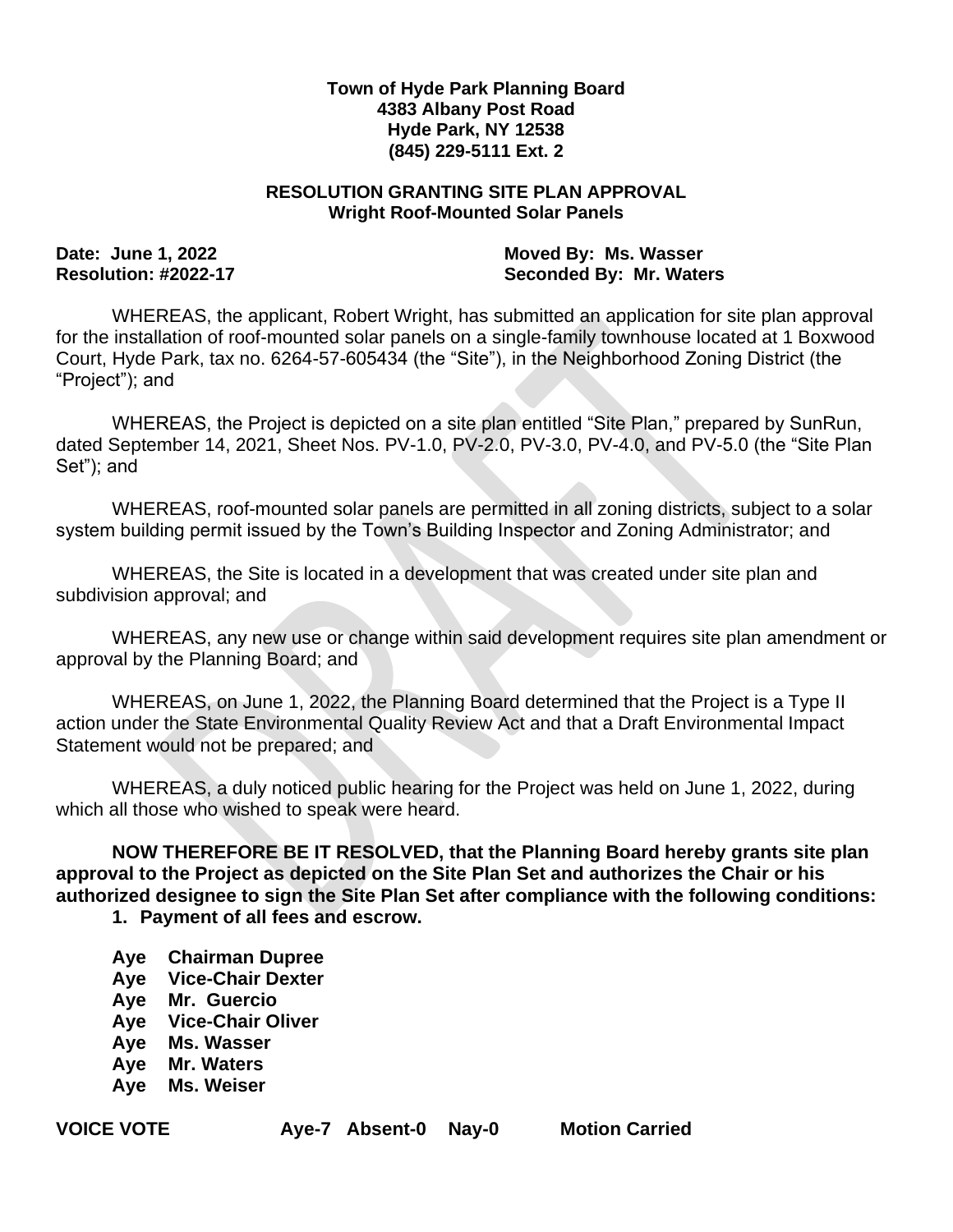### **CONTINUED PUBLIC HEARING:**

### **HYDE PARK QUICK STOP**

Site Plan & Special Use Permit Approvals Convenience Store & Fuel Station (#2022-10) Location: 4912 Albany Post Road, Staatsburg, NY 12580 Grid #: 6066-02-879622

*In attendance: Brandon Petrella, RA AIA, Mauri Architects*

### **MOTION: Vice-Chair Dexter SECOND: Vice-Chair Oliver**

**To re-open the public hearing for Hyde Park Quick Stop site plan and special use permit approvals.**

> **Aye Ms. Weiser Aye Mr. Waters Aye Ms. Wasser Aye Vice-Chair Oliver Aye Mr. Guercio Aye Vice-Chair Dexter Aye Chairman Dupree**

**VOICE VOTE Aye-7 Absent-0 Nay- 0 Motion Carried**

*There was no public comment.*

**MOTION: Ms. Weiser SECOND: Vice-Chair Oliver**

**To adjourn the public hearing for Hyde Park Quick Stop site plan and special use permit approvals to July 20, 2022.**

| Aye Ms. Weiser        |
|-----------------------|
| Aye Mr. Waters        |
| Aye Ms. Wasser        |
| Aye Vice-Chair Oliver |
| Aye Mr. Guercio       |
| Aye Vice-Chair Dexter |
| Aye Chairman Dupree   |
|                       |

**VOICE VOTE Aye-7 Absent-0 Nay- 0 Motion Carried**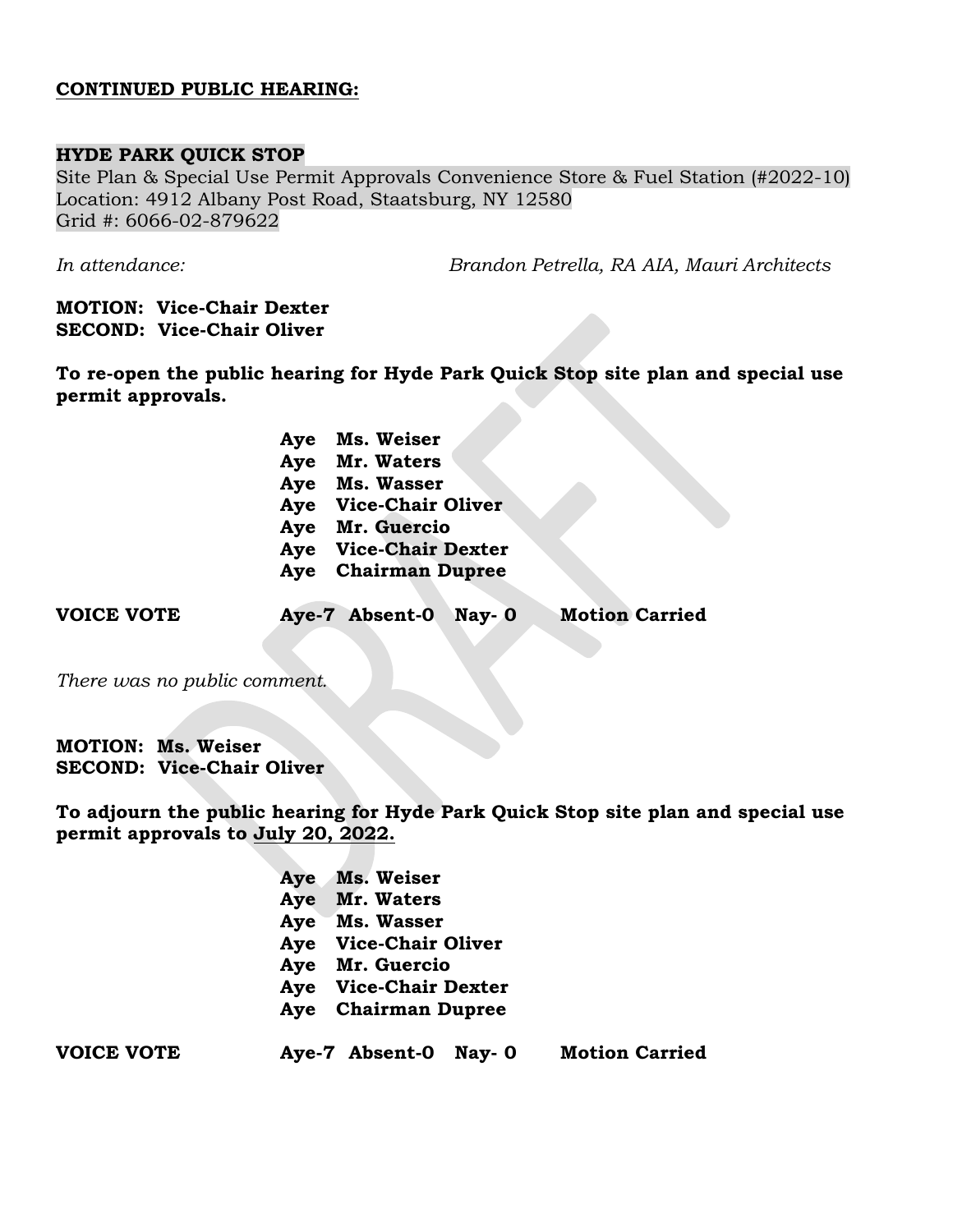## **CRANSTON GM PV PANELS**

Site Plan Approval ground mounted photovoltaic panels (#2021-51) Location: 162 Crum Elbow Road, Hyde Park, NY 12538 Grid #: 6265-03-073025

### **MOTION: Vice-Chair Dexter SECOND: Vice-Chair Oliver**

**To re-open the public hearing for Cranston ground mounted Photovoltaic Panels site plan approval.**

| Aye Ms. Weiser             |
|----------------------------|
| Aye Mr. Waters             |
| Aye Ms. Wasser             |
| Aye Vice-Chair Oliver      |
| Aye Mr. Guercio            |
| Aye Vice-Chair Dexter      |
| <b>Aye</b> Chairman Dupree |
|                            |

**VOICE VOTE Aye-7 Absent-0 Nay- 0 Motion Carried**

*There was no public comment.*

**MOTION: Ms. Weiser SECOND: Vice-Chair Oliver**

**To adjourn the public hearing for Cranston ground mounted Photovoltaic Panels site plan approval to June 15, 2022.**

| Ms. Weiser               |
|--------------------------|
| Mr. Waters               |
| <b>Ms. Wasser</b>        |
| <b>Vice-Chair Oliver</b> |
| Mr. Guercio              |
| <b>Vice-Chair Dexter</b> |
| <b>Chairman Dupree</b>   |
|                          |

**VOICE VOTE Aye-7 Absent-0 Nay- 0 Motion Carried**

## **OTHER BUSINESS:**

## **BOHLMANN, JUSTIN & DANIELLE**

Site Plan Waiver Approval roof mounted photovoltaic panels (#2022-22) Location: 53 Garden Street, Hyde Park, NY 12538 Grid #: 6064-08-839865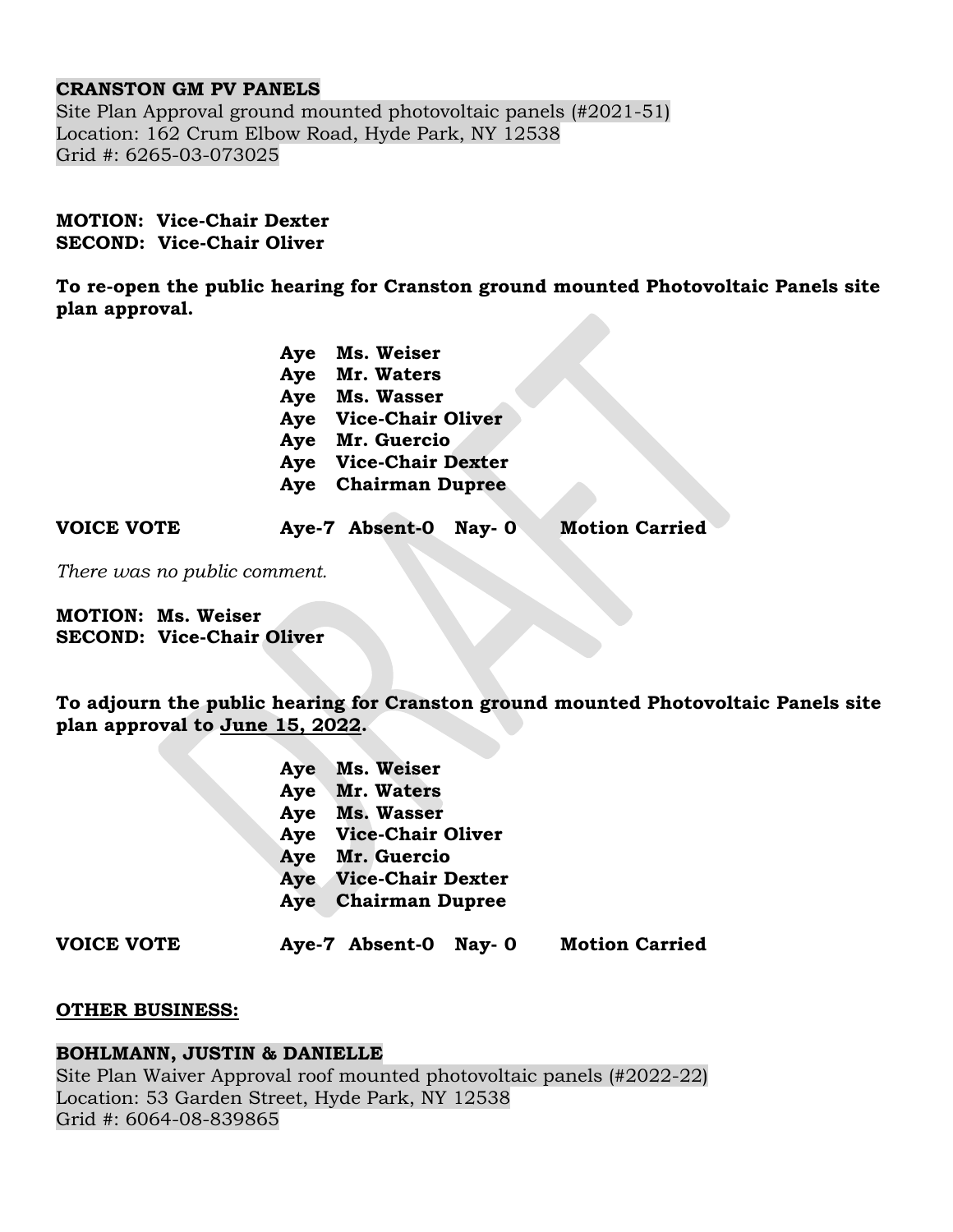## **TOWN OF HYDE PARK PLANNING BOARD Justin and Danielle Bohlmann 53 Garden Street 6064-08-839865 SITE PLAN Waiver**  *Town Code Section 108-9.4 C 2*

**Date: June 1, 2022 Moved By: Vice-Chair Dexter Resolution #: 2022-22 Seconded By: Vice-Chair Oliver** 

*Whereas,* **a request for Site Plan Waiver has been made to the Town of Hyde Park Planning Board by Justin and Danielle Bohlmann to install roof mounted photo voltaic panels on the existing single-family home, and,** 

*Whereas,* the application is to install roof mounted solar panels on an existing single-family home In the NYS SASS district and on a parcel adjoining a property on the historic register, and

*Whereas*, the panels are mounted at the same angle as the roof, and

**Whereas,** the Planning Board has reviewed the request for this change in the Historic Overlay District, and

*Whereas*, the change does not reduce any open space between the historic structure and the home at 53 Garden Street, and

**Whereas,** the change is not significant in nature and is in character with the neighborhood, and

*Whereas*, the construction will not be visible from the Hudson River, and

*Whereas,* no other changes have been requested at this time and whereas the applicant is required to return to the Planning Board for all other changes to the approved plans, and

*Whereas*, the Planning Board has reviewed the request submitted by the applicant, and has received a recommendation from the Zoning Administrator.

*THEREFORE BE IT RESOLVED,* **that the Town of Hyde Park Planning Board hereby waives site plan requirements for the proposed changes as described in the request for a waiver of site plan received by the Planning Department on May 20, 2022.**

- **Aye Chairman Dupree**
- **Aye Vice Chair Dexter**
- **Aye Mr. Guercio**
- **Aye Vice Chair Oliver**
- **Aye Ms. Wasser**
- **Aye Mr. Waters**
- **Aye Ms. Weiser**